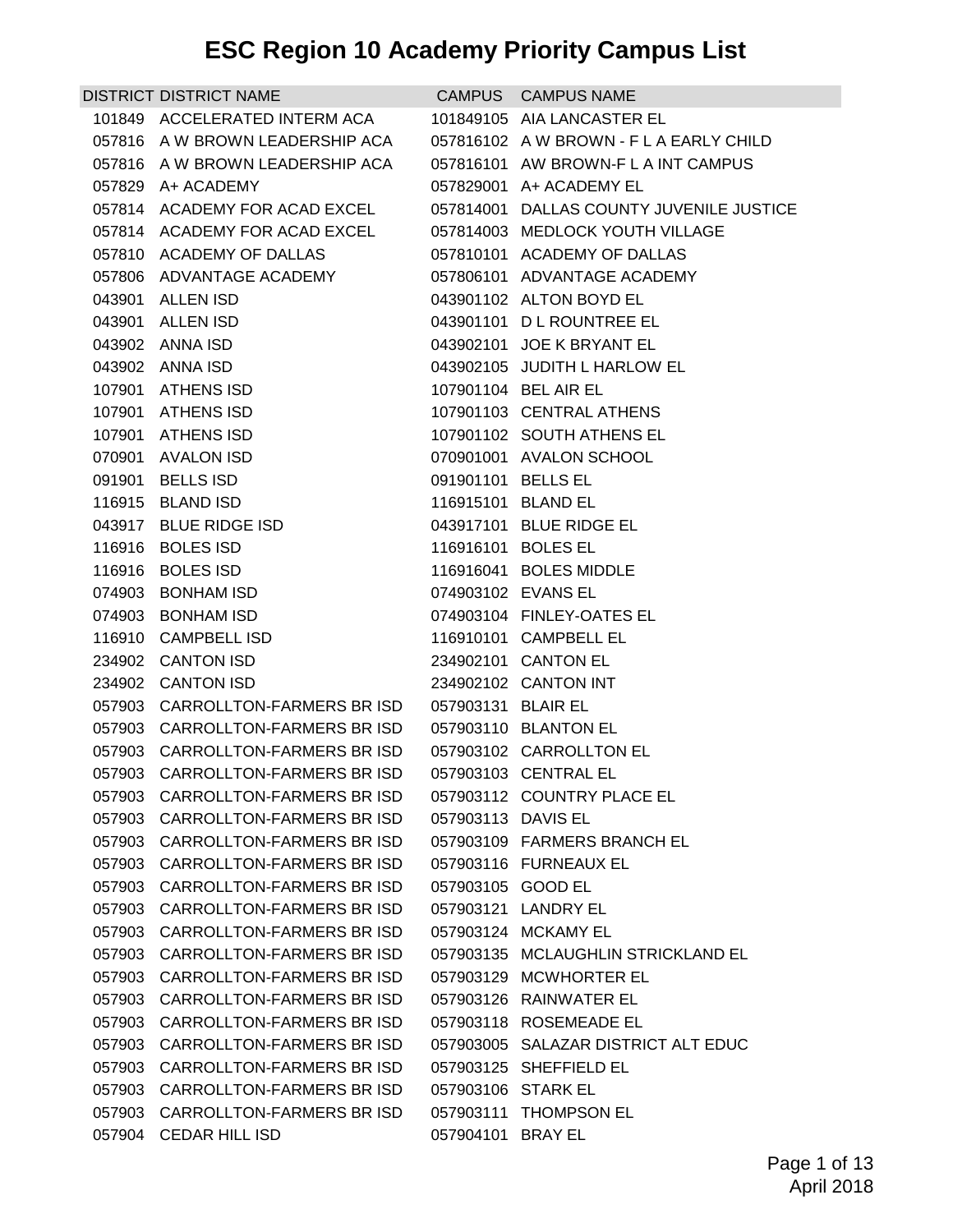| <b>DISTRICT DISTRICT NAME</b> | CAMPUS CAMPUS NAME                      |
|-------------------------------|-----------------------------------------|
| 057904 CEDAR HILL ISD         | 057904104 HIGH POINTE EL                |
| 057904 CEDAR HILL ISD         | 057904105 HIGHLANDS EL                  |
| 057904 CEDAR HILL ISD         | 057904108 LAKERIDGE EL                  |
| 057904 CEDAR HILL ISD         | 057904102 PLUMMER EL                    |
| 057904 CEDAR HILL ISD         | 057904107 WATERFORD OAKS EL             |
| 116902 CELESTE ISD            | 116902101 CELESTE EL                    |
| 057841 CITYSCAPE SCHOOLS      | 057841001 EAST GRAND PREP ACADEMY       |
| 091902 COLLINSVILLE ISD       | 091902200 COLLINSVILLE EL               |
| 116903 COMMERCE ISD           | 116903104 ALBERT C WILLIAMS EL          |
| 116903 COMMERCE ISD           | 116903101 COMMERCE EL                   |
| 043918 COMMUNITY ISD          | 043918101 MCCLENDON EL                  |
| 129901 CRANDALL ISD           | 129901103 BARBARA WALKER EL             |
| 129901 CRANDALL ISD           | 129901105 HOLLIS T DIETZ EL             |
| 129901 CRANDALL ISD           | 129901101 W A MARTIN EL                 |
| 057905 DALLAS ISD             | 057905247 ADELFA BOTELLO CALLEJO EL     |
| 057905 DALLAS ISD             | 057905219 ADELLE TURNER EL              |
| 057905 DALLAS ISD             | 057905163 ALBERT SIDNEY JOHNSTON EL     |
| 057905 DALLAS ISD             | 057905206 ALEX SANGER EL                |
| 057905 DALLAS ISD             | 057905280 ANNE FRANK EL                 |
| 057905 DALLAS ISD             | 057905110 ANNIE WEBB BLANTON EL         |
| 057905 DALLAS ISD             | 057905164 ANSON JONES EL                |
| 057905 DALLAS ISD             | 057905105 ARCADIA PARK EL               |
| 057905 DALLAS ISD             | 057905169 ARTHUR KRAMER EL              |
| 057905 DALLAS ISD             | 057905239 ARTURO SALAZAR EL             |
| 057905 DALLAS ISD             | 057905209 ASCHER SILBERSTEIN EL         |
| 057905 DALLAS ISD             | 057905180 B H MACON EL                  |
| 057905 DALLAS ISD             | 057905133 BARBARA JORDAN EL             |
| 057905 DALLAS ISD             | 057905108 BAYLES EL                     |
| 057905 DALLAS ISD             | 057905184 BEN MILAM EL                  |
| 057905 DALLAS ISD             | 057905235 BIRDIE ALEXANDER EL           |
| 057905 DALLAS ISD             | 057905155 C A TATUM JR EL               |
| 057905 DALLAS ISD             | 057905122 C F CARR EL                   |
| 057905 DALLAS ISD             | 057905125 CASA VIEW EL                  |
| 057905 DALLAS ISD             | 057905287 CELESTINO MAURICIO SOTO JR EL |
| 057905 DALLAS ISD             | 057905126 CENTRAL EL                    |
| 057905 DALLAS ISD             | 057905281 CESAR CHAVEZ LEARNING CENTER  |
| 057905 DALLAS ISD             | 057905147 CHARLES A GILL EL             |
| 057905 DALLAS ISD             | 057905201 CHARLES RICE LEARNING CENTER  |
| 057905 DALLAS ISD             | 057905189 CLARA OLIVER EL               |
| 057905 DALLAS ISD             | 057905205 CLINTON P RUSSELL EL          |
| 057905 DALLAS ISD             | 057905203 DAN D ROGERS EL               |
| 057905 DALLAS ISD             | 057905225 DANIEL WEBSTER EL             |
| 057905 DALLAS ISD             | 057905116 DAVID G BURNET EL             |
| 057905 DALLAS ISD             | 057905305 EBBY HALLIDAY EL              |
| 057905 DALLAS ISD             | 057905232 EDNA ROWE EL                  |
| 057905 DALLAS ISD             | 057905270 EDUARDO MATA EL               |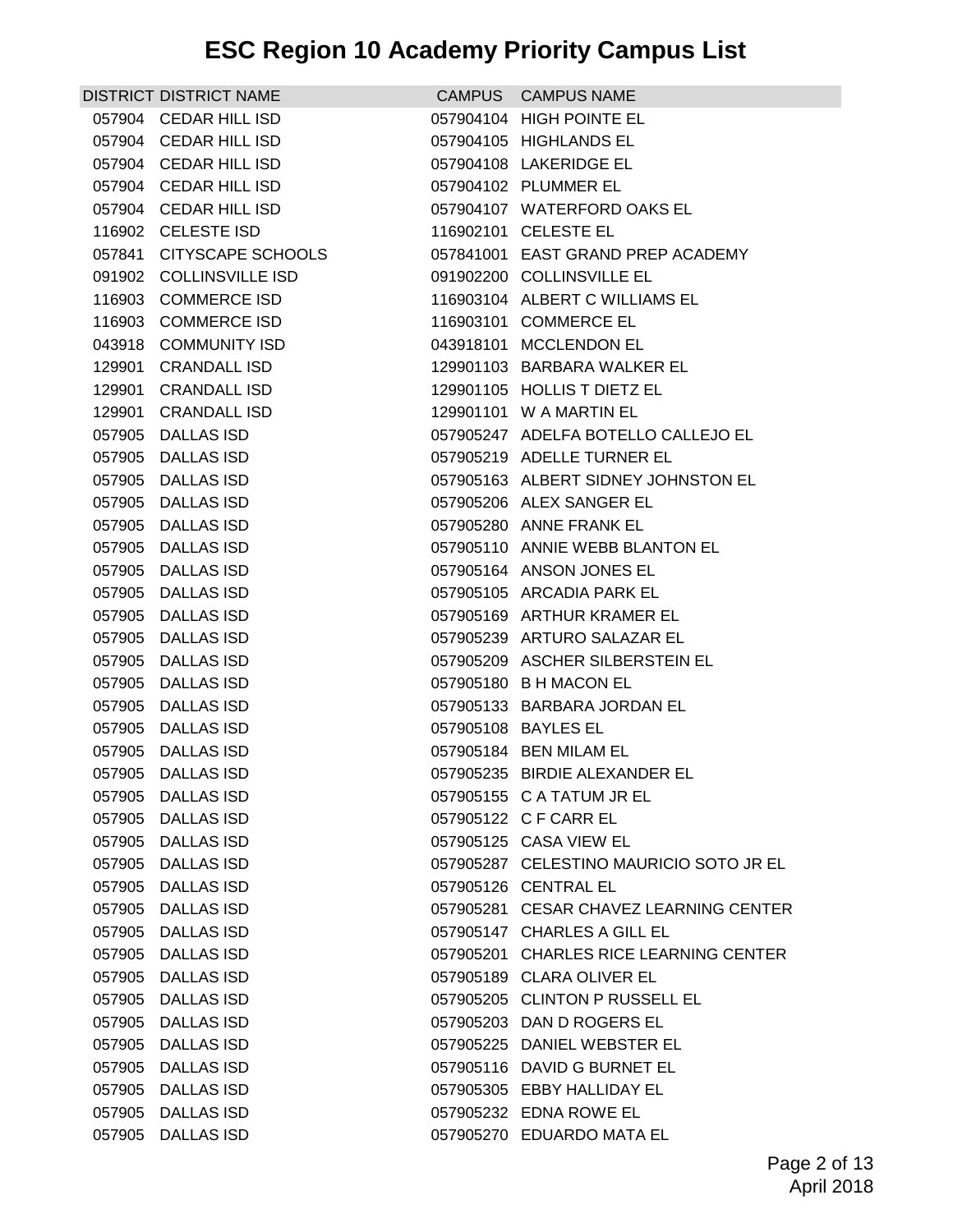| <b>DISTRICT DISTRICT NAME</b> | CAMPUS CAMPUS NAME                        |
|-------------------------------|-------------------------------------------|
| 057905 DALLAS ISD             | 057905216 EDWARD TITCHE EL                |
| 057905 DALLAS ISD             | 057905166 EDWIN J KIEST EL                |
| 057905 DALLAS ISD             | 057905265 ELADIO R MARTINEZ LEARNING CEN  |
| 057905 DALLAS ISD             | 057905241 ELEMENTARY' DISCIPLINARY ALTER  |
| 057905 DALLAS ISD             | 057905191 ELISHA M PEASE EL               |
| 057905 DALLAS ISD             | 057905283 ESPERANZA MEDRANO EL            |
| 057905 DALLAS ISD             | 057905135 EVERETTE LEE DEGOLYER EL        |
| 057905 DALLAS ISD             | 057905120 F P CAILLET EL                  |
| 057905 DALLAS ISD             | 057905289 FELIX G BOTELLO EL              |
| 057905 DALLAS ISD             | 057905240 FRANK GUZICK EL                 |
| 057905 DALLAS ISD             | 057905266 FREDERICK DOUGLASS EL           |
| 057905 DALLAS ISD             | 057905103 GABE P ALLEN CHARTER SCHOOL     |
| 057905 DALLAS ISD             | 057905304 GEORGE HERBERT WALKER BUSH EL   |
| 057905 DALLAS ISD             | 057905190 GEORGE PEABODY EL               |
| 057905 DALLAS ISD             | 057905218 GEORGE W TRUETT EL              |
| 057905 DALLAS ISD             | 057905276 GILBERT CUELLAR SR EL           |
| 057905 DALLAS ISD             | 057905178 H I HOLLAND EL AT LISBON        |
| 057905 DALLAS ISD             | 057905115 HARRELL BUDD EL                 |
| 057905 DALLAS ISD             | 057905230 HARRY C WITHERS EL              |
| 057905 DALLAS ISD             | 057905212 HARRY STONE MONTESSORI ACA (ES) |
| 057905 DALLAS ISD             | 057905234 HENRY B GONZALEZ EL             |
| 057905 DALLAS ISD             | 057905182 HERBERT MARCUS EL               |
| 057905 DALLAS ISD             | 057905284 HIGHLAND MEADOWS EL             |
| 057905 DALLAS ISD             | 057905131 IGNACIO ZARAGOZA EL             |
| 057905 DALLAS ISD             | 057905142 J N ERVIN EL                    |
| 057905 DALLAS ISD             | 057905263 J P STARKS EL                   |
| 057905 DALLAS ISD             | 057905196 J W RAY LEARNING CENTER         |
| 057905 DALLAS ISD             | 057905176 JACK LOWE SR EL                 |
| 057905 DALLAS ISD             | 057905112 JAMES BOWIE EL                  |
| 057905 DALLAS ISD             | 057905157 JAMES S HOGG EL                 |
| 057905 DALLAS ISD             | 057905279 JERRY R JUNKINS EL              |
| 057905 DALLAS ISD             | 057905141 JILL STONE EL AT VICKERY MEADOW |
| 057905 DALLAS ISD             | 057905172 JIMMIE TYLER BRASHEAR EL        |
| 057905 DALLAS ISD             | 057905268 JOHN F KENNEDY LEARNING CENTER  |
| 057905 DALLAS ISD             | 057905192 JOHN F PEELER EL                |
| 057905 DALLAS ISD             | 057905197 JOHN H REAGAN EL                |
| 057905 DALLAS ISD             | 057905161 JOHN IRELAND EL                 |
| 057905 DALLAS ISD             | 057905193 JOHN J PERSHING EL              |
| 057905 DALLAS ISD             | 057905114 JOHN NEELY BRYAN EL             |
| 057905 DALLAS ISD             | 057905101 JOHN Q ADAMS EL                 |
| 057905 DALLAS ISD             | 057905121 JOHN W CARPENTER EL             |
| 057905 DALLAS ISD             | 057905237 JOHN W RUNYON EL                |
| 057905 DALLAS ISD             | 057905107 JOSE 'JOE' MAY EL               |
| 057905 DALLAS ISD             | 057905200 JOSEPH J RHOADS LEARNING CEN    |
| 057905 DALLAS ISD             | 057905271 JULIAN T SALDIVAR EL            |
| 057905 DALLAS ISD             | 057905137 JULIUS DORSEY EL                |
|                               |                                           |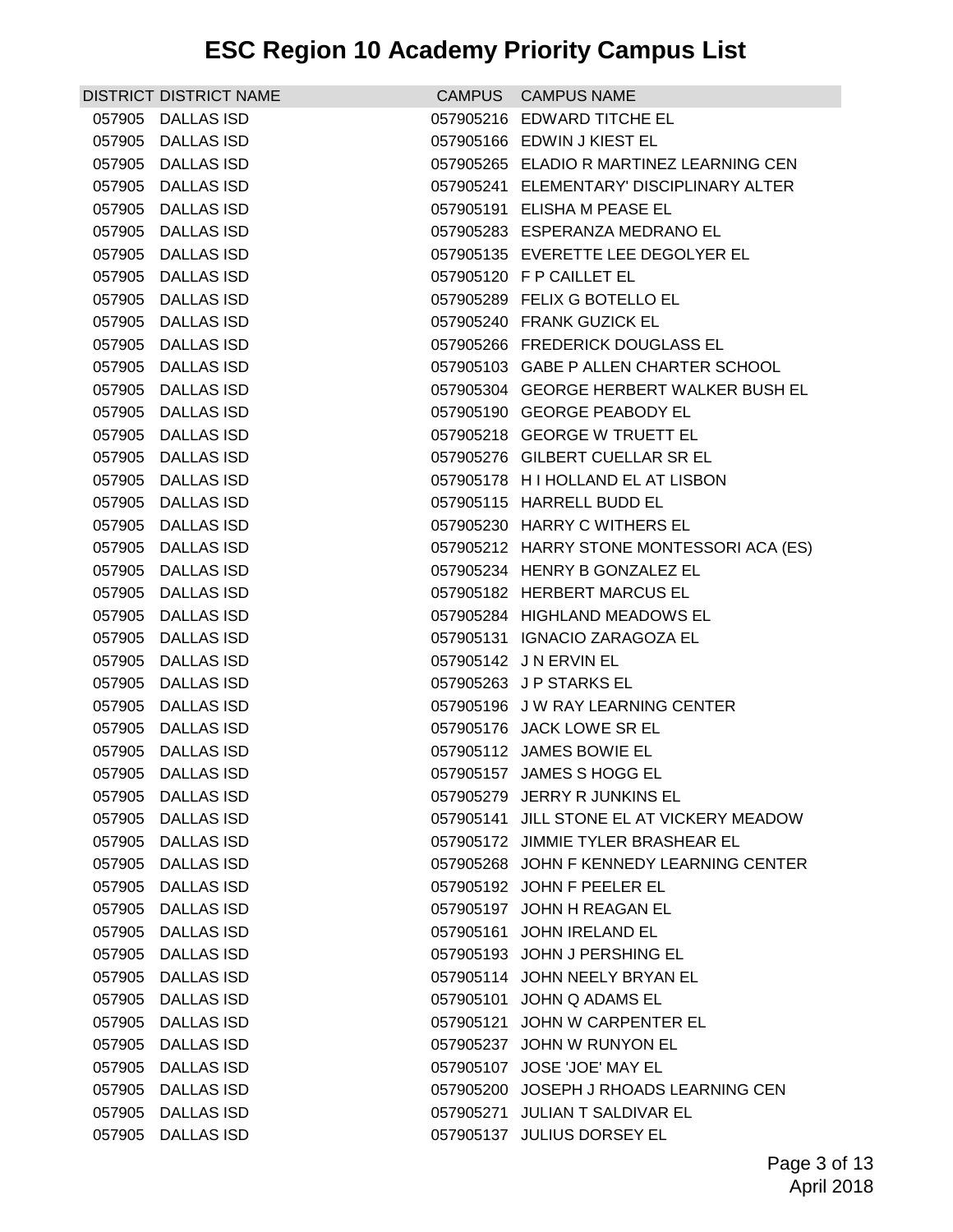|        | <b>DISTRICT DISTRICT NAME</b> | CAMPUS CAMPUS NAME                         |
|--------|-------------------------------|--------------------------------------------|
|        | 057905 DALLAS ISD             | 057905194 K B POLK CEN FOR ACAD TALENT     |
|        | 057905 DALLAS ISD             | 057905167 KLEBERG EL                       |
|        | 057905 DALLAS ISD             | 057905159 LL HOTCHKISS EL                  |
|        | 057905 DALLAS ISD             | 057905136 LO DONALD EL                     |
|        | 057905 DALLAS ISD             | 057905154 LARRY G SMITH EL                 |
|        | 057905 DALLAS ISD             | 057905286 LEE A MCSHAN JR EL               |
|        | 057905 DALLAS ISD             | 057905130 LEILA P COWART EL                |
|        | 057905 DALLAS ISD             | 057905149 LENORE KIRK HALL EL              |
|        | 057905 DALLAS ISD             | 057905278 LEONIDES GONZALEZ CIGARROA MD EL |
|        | 057905 DALLAS ISD             | 057905210 LESLIE A STEMMONS EL             |
|        | 057905 DALLAS ISD             | 057905158 LIDA HOOE EL                     |
|        | 057905 DALLAS ISD             | 057905260 LORENZO DE ZAVALA EL             |
|        | 057905 DALLAS ISD             | 057905275 LOUISE WOLFF KAHN EL             |
|        | 057905 DALLAS ISD             | 057905181 MAPLE LAWN EL                    |
|        | 057905 DALLAS ISD             | 057905152 MARGARET B HENDERSON EL          |
|        | 057905 DALLAS ISD             | 057905272 MARIA MORENO EL                  |
|        | 057905 DALLAS ISD             | 057905220 MARK TWAIN LEADERSHIP VANGUARD   |
|        | 057905 DALLAS ISD             | 057905198 MARTHA TURNER REILLY EL          |
|        | 057905 DALLAS ISD             | 057905128 MARTIN LUTHER KING JR LEARN CEN  |
|        | 057905 DALLAS ISD             | 057905226 MARTIN WEISS EL                  |
|        | 057905 DALLAS ISD             | 057905274 MARY MCLEOD BETHUNE EL           |
|        | 057905 DALLAS ISD             | 057905188 MOUNT AUBURN EL                  |
|        | 057905 DALLAS ISD             | 057905285 N W HARLLEE EARLY CHILD CENTER   |
|        | 057905 DALLAS ISD             | 057905236 NANCY J COCHRAN EL               |
|        | 057905 DALLAS ISD             | 057905187 NANCY MOSELEY EL                 |
|        | 057905 DALLAS ISD             | 057905233 NATHAN ADAMS EL                  |
|        | 057905 DALLAS ISD             | 057905156 NATHANIEL HAWTHORNE EL           |
|        | 057905 DALLAS ISD             | 057905168 OBADIAH KNIGHT EL                |
|        | 057905 DALLAS ISD             | 057905269 ONESIMO HERNANDEZ EL             |
| 057905 | <b>DALLAS ISD</b>             | 057905202 ORAN M ROBERTS EL                |
|        | 057905 DALLAS ISD             | 057905139 PAUL L DUNBAR LEARNING CENTER    |
|        | 057905 DALLAS ISD             | 057905273 PLEASANT GROVE EL                |
| 057905 | <b>DALLAS ISD</b>             | 057905195 PRESTON HOLLOW EL                |
|        | 057905 DALLAS ISD             | 057905215 RL THORNTON EL                   |
|        | 057905 DALLAS ISD             | 057905199 REINHARDT EL                     |
|        | 057905 DALLAS ISD             | 057905170 RICHARD LAGOW EL                 |
|        | 057905 DALLAS ISD             | 057905174 ROBERT E LEE EL                  |
| 057905 | <b>DALLAS ISD</b>             | 057905186 ROGER Q MILLS EL                 |
|        | 057905 DALLAS ISD             | 057905264 RONALD E MCNAIR EL               |
|        | 057905 DALLAS ISD             | 057905204 ROSEMONT EL                      |
|        | 057905 DALLAS ISD             | 057905117 RUFUS C BURLESON EL              |
| 057905 | <b>DALLAS ISD</b>             | 057905129 S S CONNER EL                    |
| 057905 | <b>DALLAS ISD</b>             | 057905160 SAM HOUSTON EL                   |
|        | 057905 DALLAS ISD             | 057905207 SAN JACINTO EL                   |
|        | 057905 DALLAS ISD             | 057905208 SEAGOVILLE EL                    |
|        | 057905 DALLAS ISD             | 057905244 SEAGOVILLE NORTH EL              |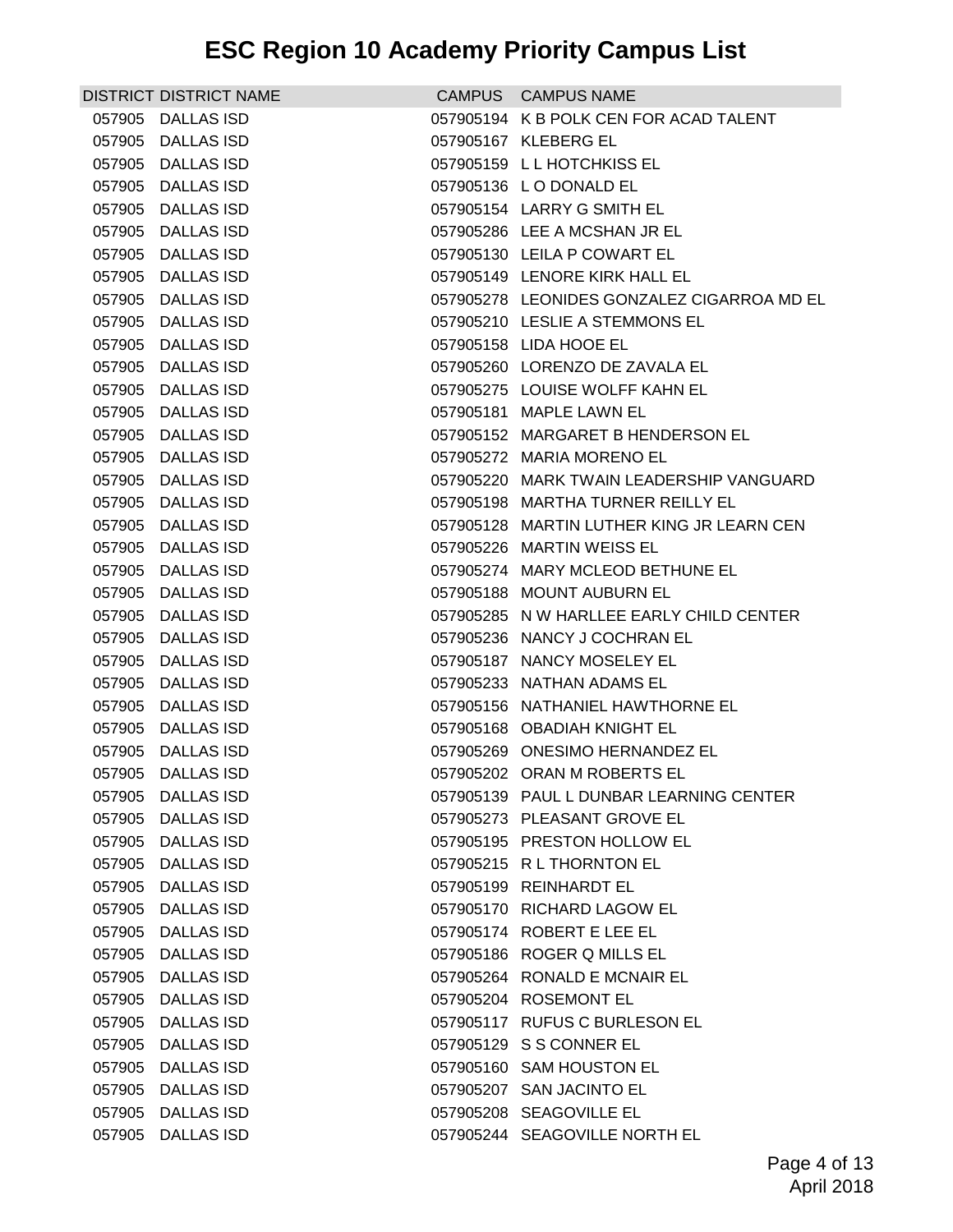|        | DISTRICT DISTRICT NAME |                    | CAMPUS CAMPUS NAME                         |
|--------|------------------------|--------------------|--------------------------------------------|
|        | 057905 DALLAS ISD      |                    | 057905173 SIDNEY LANIER EXPRESS ARTS VANG  |
|        | 057905 DALLAS ISD      |                    | 057905306 SOLAR PREP SCHOOL FOR GIRLS      |
|        | 057905 DALLAS ISD      |                    | 057905145 STEPHEN C FOSTER EL              |
|        | 057905 DALLAS ISD      |                    | 057905211 STEVENS PARK EL                  |
|        | 057905 DALLAS ISD      |                    | 057905228 SUDIE L WILLIAMS EL              |
|        | 057905 DALLAS ISD      |                    | 057905213 T G TERRY EL                     |
|        | 057905 DALLAS ISD      |                    | 057905303 THELMA ELIZABETH PAGE RICHARDSON |
|        | 057905 DALLAS ISD      |                    | 057905183 THOMAS L MARSALIS EL             |
|        | 057905 DALLAS ISD      |                    | 057905277 THOMAS TOLBERT EL                |
|        | 057905 DALLAS ISD      |                    | 057905148 TOM C GOOCH EL                   |
|        | 057905 DALLAS ISD      |                    | 057905144 TOM W FIELD EL                   |
|        | 057905 DALLAS ISD      |                    | 057905175 UMPHREY LEE EL                   |
|        | 057905 DALLAS ISD      |                    | 057905222 URBAN PARK EL                    |
|        | 057905 DALLAS ISD      |                    | 057905153 VICTOR H HEXTER EL               |
|        | 057905 DALLAS ISD      |                    | 057905109 W A BLAIR EL                     |
|        | 057905 DALLAS ISD      |                    | 057905118 W W BUSHMAN EL                   |
|        | 057905 DALLAS ISD      |                    | 057905224 WALNUT HILL EL                   |
|        | 057905 DALLAS ISD      |                    | 057905250 WHITNEY M YOUNG JR EL            |
|        | 057905 DALLAS ISD      |                    | 057905185 WILLIAM B MILLER EL              |
|        | 057905 DALLAS ISD      |                    | 057905119 WILLIAM L CABELL EL              |
|        | 057905 DALLAS ISD      |                    | 057905177 WILLIAM LIPSCOMB EL              |
|        | 057905 DALLAS ISD      |                    | 057905104 WILLIAM M ANDERSON EL            |
|        | 057905 DALLAS ISD      |                    | 057905301 WILMER-HUTCHINS EL               |
|        | 057905 DALLAS ISD      |                    | 057905229 WINNETKA EL                      |
|        | 091903 DENISON ISD     |                    | 091903045 B MCDANIEL INT                   |
|        | 091903 DENISON ISD     |                    | 091903103 HOUSTON EL                       |
|        | 091903 DENISON ISD     |                    | 091903104 HYDE PARK EL                     |
|        | 091903 DENISON ISD     | 091903113 LAMAR EL |                                            |
|        | 091903 DENISON ISD     | 091903112 MAYES EL |                                            |
|        | 091903 DENISON ISD     |                    | 091903114 TERRELL EL                       |
|        | 057906 DESOTO ISD      |                    | 057906107 COCKRELL HILL EL                 |
|        | 057906 DESOTO ISD      |                    | 057906108 FRANK D MOATES EL                |
|        | 057906 DESOTO ISD      |                    | 057906103 NORTHSIDE EL                     |
|        | 057906 DESOTO ISD      |                    | 057906102 RUBY YOUNG EL                    |
|        | 057906 DESOTO ISD      |                    | 057906106 THE MEADOWS EL                   |
|        | 057906 DESOTO ISD      |                    | 057906109 WOODRIDGE EL                     |
|        | 074904 DODD CITY ISD   |                    | 074904001 DODD CITY SCHOOL                 |
| 057907 | <b>DUNCANVILLE ISD</b> |                    | 057907101 CENTRAL EL                       |
|        | 057907 DUNCANVILLE ISD |                    | 057907107 CHARLES ACTON EL                 |
|        | 057907 DUNCANVILLE ISD |                    | 057907111 CJ & ANNE HYMAN EL               |
|        | 057907 DUNCANVILLE ISD |                    | 057907106 CLINT Q SMITH EL                 |
|        | 057907 DUNCANVILLE ISD |                    | 057907102 FAIRMEADOWS EL                   |
| 057907 | <b>DUNCANVILLE ISD</b> |                    | 057907109 GLENN C HARDIN INT               |
|        | 057907 DUNCANVILLE ISD |                    | 057907110 GRACE R BRANDENBURG INT          |
|        | 057907 DUNCANVILLE ISD |                    | 057907108 H BOB DANIEL SR INT              |
|        | 057907 DUNCANVILLE ISD |                    | 057907112 JAMES R BILHARTZ JR EL           |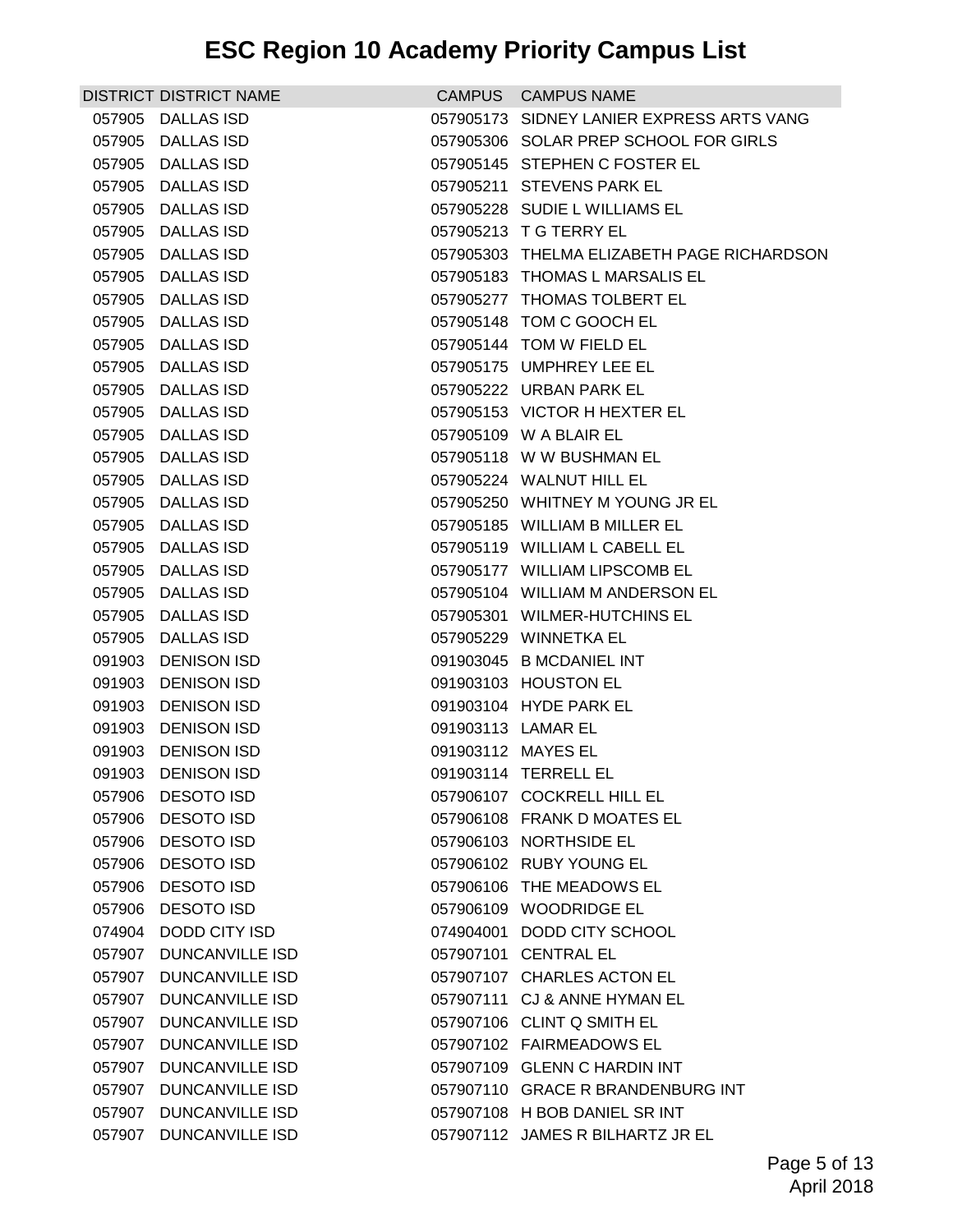| <b>DISTRICT DISTRICT NAME</b>   |                    | CAMPUS CAMPUS NAME                           |
|---------------------------------|--------------------|----------------------------------------------|
| 057907 DUNCANVILLE ISD          |                    | 057907103 MERRIFIELD EL                      |
| 057907 DUNCANVILLE ISD          |                    | 057907105 S GUS ALEXANDER JR EL              |
| 057907 DUNCANVILLE ISD          |                    | 057907104 WILLIAM LEE HASTINGS EL            |
| 074905 ECTOR ISD                |                    | 074905101 ECTOR EL                           |
| 057833 EDUCATION CENTER INT ACA |                    | 057833001 EDUCATION CENTER INTERNATION ACA   |
| 057833 EDUCATION CENTER INT ACA |                    | 057833002 EDUCATION CENTER INTERNATION ACA   |
| 070903 ENNIS ISD                |                    | 070903101 AUSTIN EL                          |
| 070903 ENNIS ISD                |                    | 070903103 BOWIE EL                           |
| 070903 ENNIS ISD                |                    | 070903106 DAVID S CROCKETT EARLY CHILDHOOD C |
| 070903 ENNIS ISD                |                    | 070903043 DORIE MILLER INT                   |
| 070903 ENNIS ISD                |                    | 070903107 G W CARVER EARLY CHILD CENTER      |
| 070903 ENNIS ISD                |                    | 070903102 HOUSTON EL                         |
| 070903 ENNIS ISD                |                    | 070903105 JACK LUMMUS INT                    |
| 070903 ENNIS ISD                |                    | 070903104 TRAVIS EL                          |
| 043904 FARMERSVILLE ISD         |                    | 043904102 FARMERSVILLE INT                   |
| 043904 FARMERSVILLE ISD         |                    | 043904101 TATUM EL                           |
| 070905 FERRIS ISD               |                    | 070905104 FERRIS INT                         |
| 070905 FERRIS ISD               |                    | 070905103 HAZEL INGRAM EL                    |
| 070905 FERRIS ISD               |                    | 070905105 LUCY MAE MCDONALD EL               |
| 043905 FRISCO ISD               |                    | 043905108 BRIGHT EL                          |
| 043905 FRISCO ISD               |                    | 043905106 CHRISTIE EL                        |
| 057909 GARLAND ISD              |                    | 057909143 ABBETT EL                          |
| 057909 GARLAND ISD              | 057909140 BACK EL  |                                              |
| 057909 GARLAND ISD              |                    | 057909101 BEAVER TECHNOLOGY CENTER           |
| 057909 GARLAND ISD              |                    | 057909119 BRADFIELD EL                       |
| 057909 GARLAND ISD              |                    | 057909102 BULLOCK EL                         |
| 057909 GARLAND ISD              |                    | 057909103 CALDWELL EL                        |
| 057909 GARLAND ISD              |                    | 057909105 CENTERVILLE EL                     |
| 057909 GARLAND ISD              |                    | 057909129 CLASSICAL CENTER AT VIAL EL        |
| 057909 GARLAND ISD              |                    | 057909132 CLUB HILL EL                       |
| 057909 GARLAND ISD              |                    | 057909107 COOPER EL                          |
| 057909 GARLAND ISD              |                    | 057909108 DAUGHERTY EL                       |
| 057909 GARLAND ISD              | 057909126 DAVIS EL |                                              |
| 057909 GARLAND ISD              |                    | 057909128 ETHRIDGE EL                        |
| 057909 GARLAND ISD              |                    | 057909109 FREEMAN EL                         |
| 057909 GARLAND ISD              |                    | 057909053 GARLAND AEC                        |
| 057909 GARLAND ISD              |                    | 057909159 GEORGE WASHINGTON CARVER EL        |
| 057909 GARLAND ISD              |                    | 057909157 GLEN COUCH EL                      |
| 057909 GARLAND ISD              |                    | 057909123 GOLDEN MEADOWS EL                  |
| 057909 GARLAND ISD              |                    | 057909110 HANDLEY EL                         |
| 057909 GARLAND ISD              |                    | 057909124 HEATHER GLEN EL                    |
| 057909 GARLAND ISD              |                    | 057909142 HERFURTH EL                        |
| 057909 GARLAND ISD              |                    | 057909133 HICKMAN EL                         |
| 057909 GARLAND ISD              |                    | 057909125 HILLSIDE ACAD FOR EXCEL            |
| 057909 GARLAND ISD              |                    | 057909146 KATHERINE STEPHENS EL              |
| 057909 GARLAND ISD              |                    | 057909158 LIBERTY GROVE EL                   |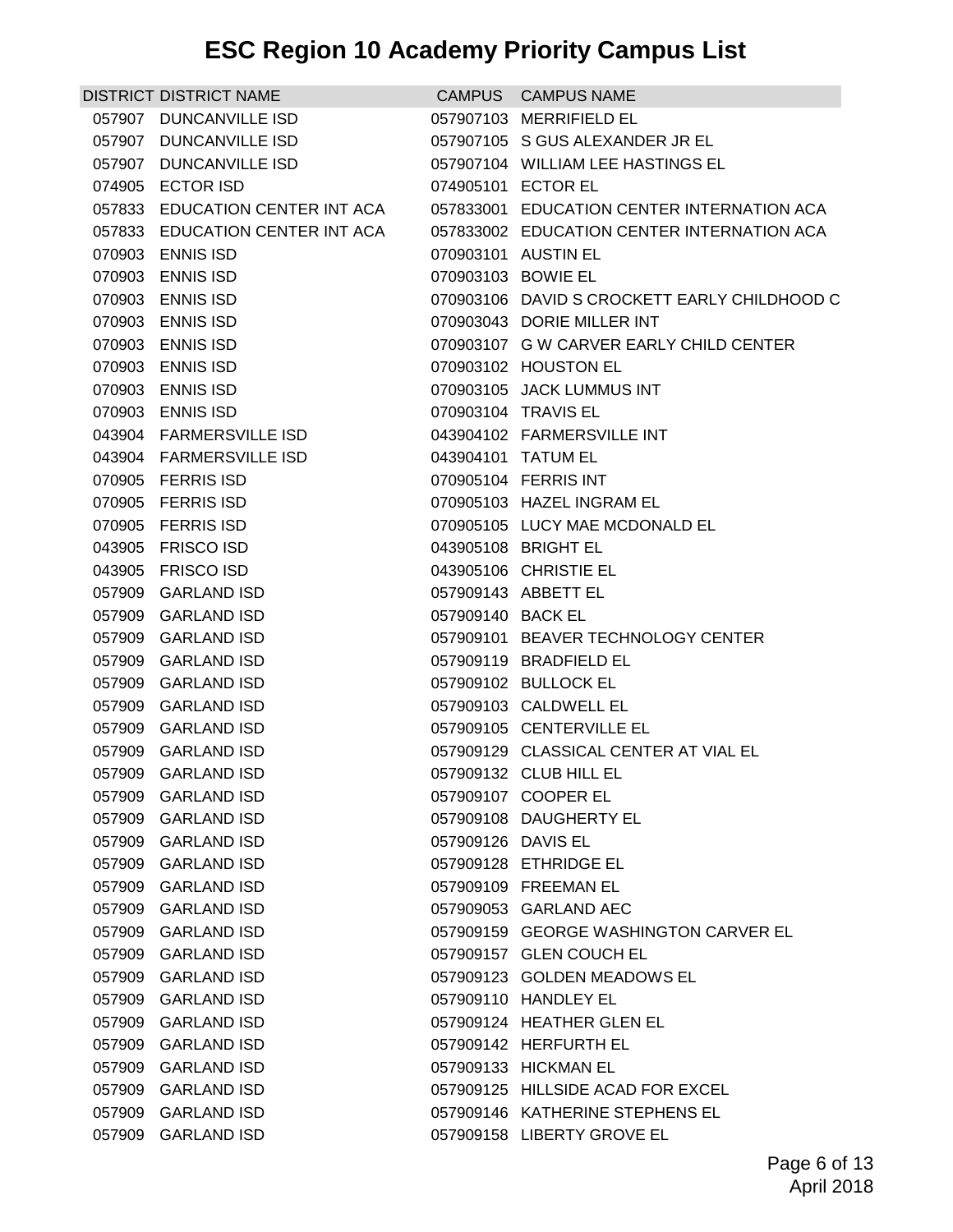| <b>DISTRICT DISTRICT NAME</b>            |                    | CAMPUS CAMPUS NAME                                             |
|------------------------------------------|--------------------|----------------------------------------------------------------|
| 057909 GARLAND ISD                       |                    | 057909121 MONTCLAIR EL                                         |
| 057909 GARLAND ISD                       |                    | 057909156 NITA PEARSON EL                                      |
| 057909 GARLAND ISD                       |                    | 057909148 NORMA DORSEY EL                                      |
| 057909 GARLAND ISD                       |                    | 057909134 NORTHLAKE EL                                         |
| 057909 GARLAND ISD                       |                    | 057909112 PARK CREST EL                                        |
| 057909 GARLAND ISD                       |                    | 057909135 PATHFINDER ACHIEVEMENT CENTER                        |
| 057909 GARLAND ISD                       |                    | 057909127 ROACH EL                                             |
| 057909 GARLAND ISD                       |                    | 057909145 ROBERT B SEWELL EL                                   |
| 057909 GARLAND ISD                       |                    | 057909137 ROWLETT EL                                           |
| 057909 GARLAND ISD                       |                    | 057909120 SHOREHAVEN EL                                        |
| 057909 GARLAND ISD                       |                    | 057909141 SHUGART EL                                           |
| 057909 GARLAND ISD                       |                    | 057909113 SOUTHGATE EL                                         |
| 057909 GARLAND ISD                       |                    | 057909138 SPRING CREEK EL                                      |
| 057909 GARLAND ISD                       |                    | 057909154 STEADHAM EL                                          |
| 057909 GARLAND ISD                       | 057909136 TOLER EL |                                                                |
| 057909 GARLAND ISD                       |                    | 057909147 VERNAL LISTER EL                                     |
| 057909 GARLAND ISD                       |                    | 057909122 WALNUT GLEN ACAD FOR EXCEL                           |
| 057909 GARLAND ISD                       |                    | 057909115 WATSON TECHNOLOGY CENTER                             |
| 057909 GARLAND ISD<br>057909 GARLAND ISD |                    | 057909116 WEAVER EL                                            |
| 057831 GATEWAY CHARTER ACADEMY           |                    | 057909117 WILLIAMS EL<br>057831001 GATEWAY CHARTER ACADEMY -EL |
| 057835 GOLDEN RULE CHAR SCHOOL           |                    | 057835101 GOLDEN RULE                                          |
| 057835 GOLDEN RULE CHAR SCHOOL           |                    | 057835001 GOLDEN RULE CHARTER SCHOOL                           |
| 057835 GOLDEN RULE CHAR SCHOOL           |                    | 057835102 GOLDEN RULE DESOTO                                   |
| 057835 GOLDEN RULE CHAR SCHOOL           |                    | 057835104 GOLDEN RULE GRAND PRAIRIE                            |
| 057835 GOLDEN RULE CHAR SCHOOL           |                    | 057835103 GOLDEN RULE SOUTHWEST                                |
| 057910 GRAND PRAIRIE ISD                 |                    | 057910122 BARBARA BUSH EL                                      |
| 057910 GRAND PRAIRIE ISD                 |                    | 057910123 COLIN POWELL EL                                      |
| 057910 GRAND PRAIRIE ISD                 |                    | 057910104 DAVID DANIELS EL ACA OF SCIENCE                      |
| 057910 GRAND PRAIRIE ISD                 |                    | 057910113 DWIGHT D EISENHOWER EL                               |
| 057910 GRAND PRAIRIE ISD                 |                    | 057910109 ELLEN OCHOA STEM ACA AT BEN MIL                      |
| 057910 GRAND PRAIRIE ISD                 |                    | 057910126 ERVIN C WHITT EL                                     |
| 057910 GRAND PRAIRIE ISD                 |                    | 057910106 FLORENCE HILL EL                                     |
| 057910 GRAND PRAIRIE ISD                 |                    | 057910121 GARNER FINE ARTS ACADEMY                             |
| 057910 GRAND PRAIRIE ISD                 |                    | 057910124 HECTOR P GARCIA EL                                   |
| 057910 GRAND PRAIRIE ISD                 |                    | 057910131 HOBBS WILLIAMS EL                                    |
| 057910 GRAND PRAIRIE ISD                 |                    | 057910102 JAMES BOWIE EL                                       |
| 057910 GRAND PRAIRIE ISD                 |                    | 057910128 JUAN N SEGUIN EL                                     |
| 057910 GRAND PRAIRIE ISD                 |                    | 057910119 LORENZO DE ZAVALA ENVIRON SC                         |
| 057910 GRAND PRAIRIE ISD                 |                    | 057910130 MIKE MOSELEY EL                                      |
| 057910 GRAND PRAIRIE ISD                 |                    | 057910132 ROBERT E LEE EL                                      |
| 057910 GRAND PRAIRIE ISD                 |                    | 057910125 SALLYE R MOORE EL                                    |
| 057910 GRAND PRAIRIE ISD                 |                    | 057910118 SAM RAYBURN EL STEAM ACADEMY                         |
| 057910 GRAND PRAIRIE ISD                 |                    | 057910101 STEPHEN F AUSTIN EL                                  |
| 057910 GRAND PRAIRIE ISD                 |                    | 057910120 SUZANNA DICKINSON EL                                 |
| 057910 GRAND PRAIRIE ISD                 |                    | 057910129 THURGOOD MARSHALL LEADER ACAD                        |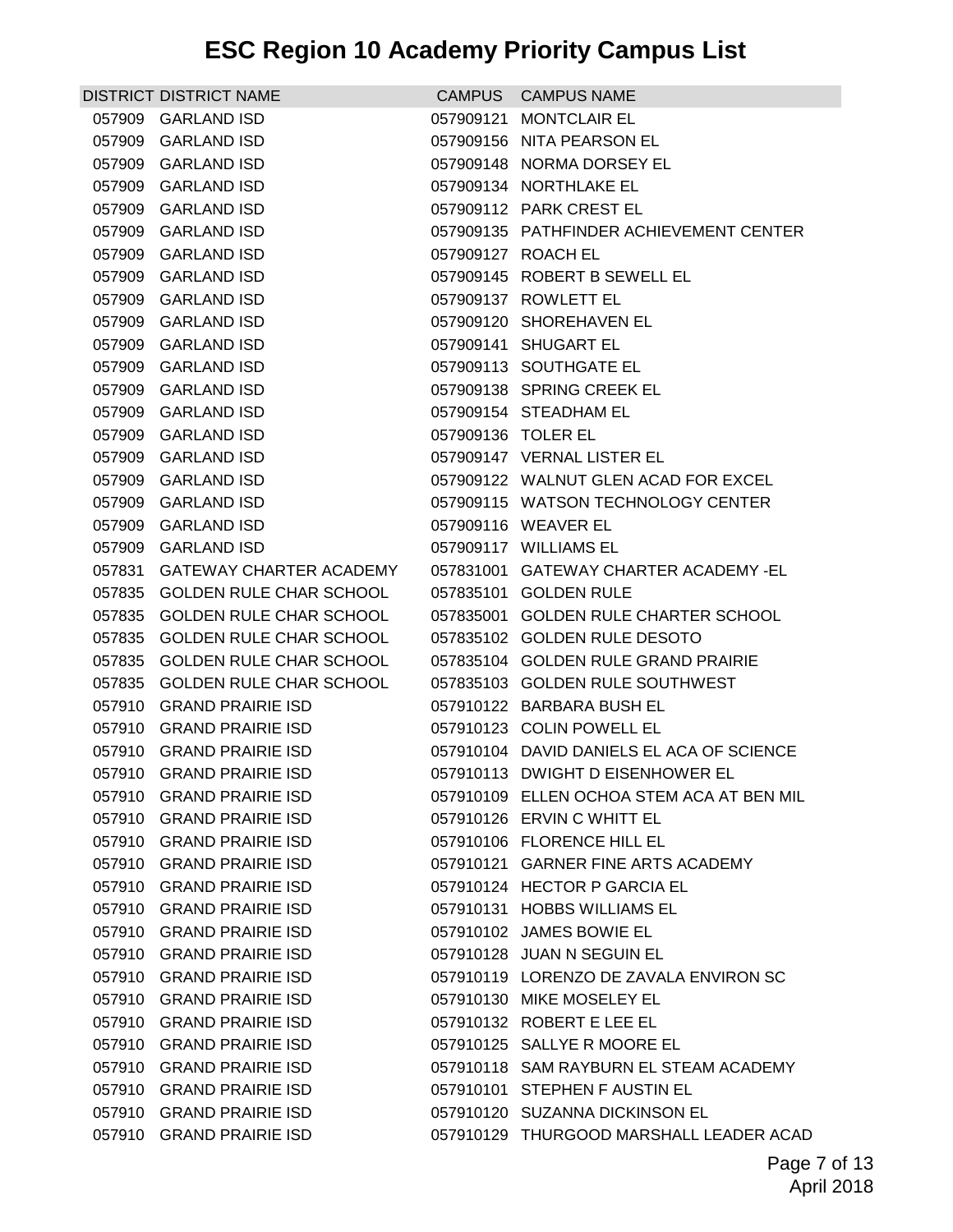| <b>DISTRICT DISTRICT NAME</b>      |                     | CAMPUS CAMPUS NAME                          |
|------------------------------------|---------------------|---------------------------------------------|
| 057910 GRAND PRAIRIE ISD           |                     | 057910136 UPLIFT LEE                        |
| 057910 GRAND PRAIRIE ISD           |                     | 057910137 WILLIAM B TRAVIS WORLD LANG ACAD  |
| 116905 GREENVILLE ISD              |                     | 116905102 BOWIE EL                          |
| 116905 GREENVILLE ISD              |                     | 116905104 CARVER EL                         |
| 116905 GREENVILLE ISD              |                     | 116905103 CROCKETT EL                       |
| 116905 GREENVILLE ISD              |                     | 116905114 KATHERINE G JOHNSON STEM ACAD     |
| 116905 GREENVILLE ISD              |                     | 116905106 LAMAR EL                          |
| 116905 GREENVILLE ISD              |                     | 116905107 TRAVIS EL                         |
| 161807 HARMONY SCI ACAD (WACO)     |                     | 161807004 HARMONY SCHOOL OF INNO - CARROL   |
| 161807 HARMONY SCI ACAD (WACO)     |                     | 161807010 HARMONY SCHOOL OF NAT AND ATH     |
| 161807 HARMONY SCI ACAD (WACO)     |                     | 161807003 HARMONY SCIENCE ACA - DALLAS      |
| 161807 HARMONY SCI ACAD (WACO)     |                     | 161807002 HARMONY SCIENCE ACA - GARLAND     |
| 161807 HARMONY SCI ACAD (WACO)     |                     | 161807008 HARMONY SCIENCE ACA - GRAND PR    |
| 161807 HARMONY SCI ACAD (WACO)     |                     | 161807015 HARMONY SCIENCE ACA - PLANO       |
| 074907 HONEY GROVE ISD             |                     | 074907101 HONEY GROVE EL                    |
| 091905 HOWE ISD                    | 091905101 HOWE EL   |                                             |
| 091905 HOWE ISD                    |                     | 091905041 HOWE MIDDLE                       |
| 057830 INSPIRED VISION ACADEMY     |                     | 057830001 INSPIRED VISION ACADEMY EL        |
| 057848 INTERNATIONAL LEAD OF TEXAS |                     | 057848019 ILTEXAS - LANCASTER EL            |
| 057848 INTERNATIONAL LEAD OF TEXAS |                     | 057848001 INTERNATIONAL LEADERSHIP OF TEXAS |
| 057848 INTERNATIONAL LEAD OF TEXAS |                     | 057848010 INTERNATIONAL LEADERSHIP OF TEXAS |
| 057912 IRVING ISD                  |                     | 057912101 BARTON EL                         |
| 057912 IRVING ISD                  |                     | 057912116 BRANDENBURG EL                    |
| 057912 IRVING ISD                  |                     | 057912103 BRITAIN EL                        |
| 057912 IRVING ISD                  |                     | 057912102 BROWN EL                          |
| 057912 IRVING ISD                  | 057912121 DAVIS EL  |                                             |
| 057912 IRVING ISD                  |                     | 057912118 ELLIOTT EL                        |
| 057912 IRVING ISD                  |                     | 057912113 FARINE EL                         |
| 057912 IRVING ISD                  |                     | 057912122 GILBERT F M EL                    |
| 057912 IRVING ISD                  | 057912105 GOOD EL   |                                             |
| 057912 IRVING ISD                  |                     | 057912106 HALEY J EL                        |
| 057912 IRVING ISD                  |                     | 057912107 HALEY T EL                        |
| 057912 IRVING ISD                  |                     | 057912119 HANES EL                          |
| 057912 IRVING ISD                  |                     | 057912123 JACKIE MAE TOWNSELL EL            |
| 057912 IRVING ISD                  |                     | 057912124 JOHN W AND MARGIE STIPES EL       |
| 057912 IRVING ISD                  |                     | 057912108 JOHNSTON EL                       |
| 057912 IRVING ISD                  | 057912109 KEYES EL  |                                             |
| 057912 IRVING ISD                  | 057912111 LEE EL    |                                             |
| 057912 IRVING ISD                  | 057912112 LIVELY EL |                                             |
| 057912 IRVING ISD                  |                     | 057912114 SCHULZE EL                        |
| 057912 IRVING ISD                  |                     | 057912120 TOWNLEY EL                        |
| 070907 ITALY ISD                   |                     | 070907101 STAFFORD EL                       |
| 129903 KAUFMAN ISD                 |                     | 129903105 HELEN EDWARD EARLY CHILD CEN      |
| 129903 KAUFMAN ISD                 |                     | 129903102 LUCILLE NASH EL                   |
| 129903 KAUFMAN ISD                 |                     | 129903103 MONDAY EL                         |
| 129903 KAUFMAN ISD                 |                     | 129903101 PHILLIPS EL                       |
|                                    |                     |                                             |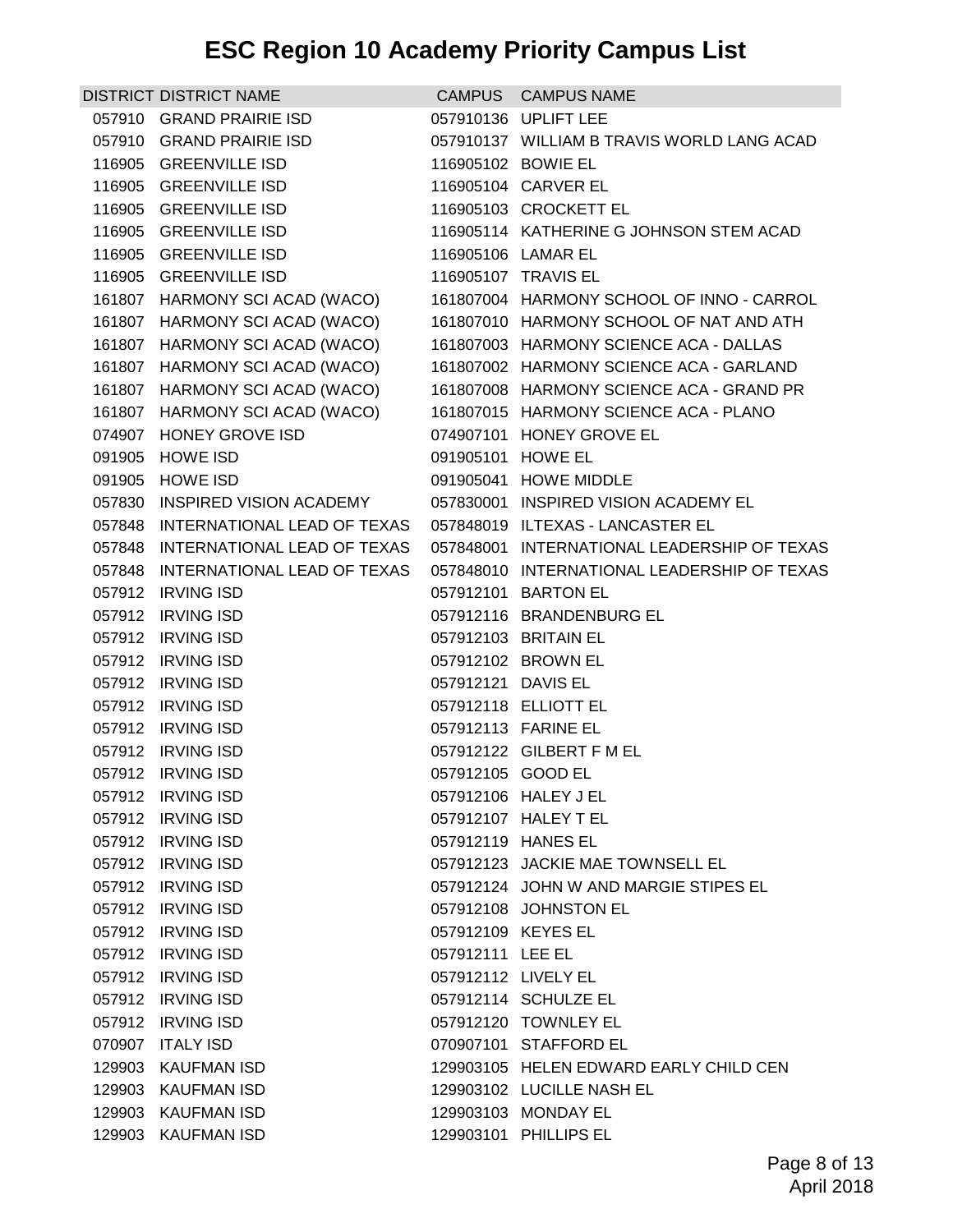| <b>DISTRICT DISTRICT NAME</b>   |                    | CAMPUS CAMPUS NAME                           |
|---------------------------------|--------------------|----------------------------------------------|
| 129904 KEMP ISD                 | 129904102 KEMP INT |                                              |
| 129904 KEMP ISD                 | 129904101 KEMP PRI |                                              |
| 057837 KIPP DALLAS-FORT WORTH   |                    | 057837101 KIPP DESTINY EL                    |
| 057837 KIPP DALLAS-FORT WORTH   |                    | 057837043 KIPP PLEASANT GROVE MIDDLE         |
| 057837 KIPP DALLAS-FORT WORTH   |                    | 057837103 KIPP PLEASANT GROVE PRI            |
| 057837 KIPP DALLAS-FORT WORTH   |                    | 057837041 KIPP TRUTH ACADEMY                 |
| 057837 KIPP DALLAS-FORT WORTH   |                    | 057837102 KIPP TRUTH EL                      |
| 057839 LA ACADEMIA DE ESTRELLAS |                    | 057839101 LA ACADEMIA DE ESTRELLAS           |
| 057913 LANCASTER ISD            |                    | 057913109 BELT LINE EL                       |
| 057913 LANCASTER ISD            |                    | 057913102 HOUSTON EL                         |
| 057913 LANCASTER ISD            |                    | 057913101 PLEASANT RUN EL                    |
| 057913 LANCASTER ISD            |                    | 057913107 ROLLING HILLS EL                   |
| 057913 LANCASTER ISD            |                    | 057913106 ROSA PARKS/MILLBROOK EL            |
| 057913 LANCASTER ISD            |                    | 057913103 WEST MAIN EL                       |
| 057846 LEGACY PREPARATORY       |                    | 057846003 LEGACY PREPARATORY CHARTER ACA     |
| 057846 LEGACY PREPARATORY       |                    | 057846001 LEGACY PREPARATORY CHARTER ACA     |
| 074909 LEONARD ISD              |                    | 074909101 LEONARD EL                         |
| 074909 LEONARD ISD              |                    | 074909102 LEONARD INT                        |
| 057807 LIFE SCHOOL              |                    | 057807104 LIFE SCHOOL CEDAR HILL             |
| 057807 LIFE SCHOOL              |                    | 057807102 LIFE SCHOOL LANCASTER              |
| 057807 LIFE SCHOOL              |                    | 057807105 LIFE SCHOOL MOUNTAIN CREEK         |
| 057807 LIFE SCHOOL              |                    | 057807001 LIFE SCHOOL OAK CLIFF              |
| 057807 LIFE SCHOOL              |                    | 057807101 LIFE SCHOOL RED OAK                |
| 116906 LONE OAK ISD             |                    | 116906101 LONE OAK EL                        |
| 057805 LUMIN EDUCATION          |                    | 057805101 LUMIN LINDSLEY PARK COMM SCH       |
| 129905 MABANK ISD               |                    | 129905103 CENTRAL EL                         |
| 129905 MABANK ISD               |                    | 129905105 LAKEVIEW EL                        |
| 129905 MABANK ISD               |                    | 129905106 MABANK INT                         |
| 129905 MABANK ISD               |                    | 129905104 SOUTHSIDE EL                       |
| 057844 MANARA ACADEMY           |                    | 057844101 MANARA ACADEMY                     |
| 070915 MAYPEARL ISD             |                    | 070915101 LORENE SMITH KIRKPATRICK EL        |
| 070915 MAYPEARL ISD             |                    | 070915041 MAYPEARL MIDDLE                    |
| 043907 MCKINNEY ISD             |                    | 043907118 ALBERT & IOLA LEE DAVIS MALVERN EL |
| 043907 MCKINNEY ISD             | 043907105 BURKS EL |                                              |
| 043907 MCKINNEY ISD             |                    | 043907107 CALDWELL EL                        |
| 043907 MCKINNEY ISD             | 043907102 FINCH EL |                                              |
| 043907 MCKINNEY ISD             |                    | 043907119 JOSE DE JESUS & MARIA LUISA VEGA   |
| 043907 MCKINNEY ISD             |                    | 043907111 SLAUGHTER EL                       |
| 043907 MCKINNEY ISD             | 043907104 WEBB EL  |                                              |
| 057914 MESQUITE ISD             |                    | 057914132 ACHZIGER EL                        |
| 057914 MESQUITE ISD             |                    | 057914125 AUSTIN EL                          |
| 057914 MESQUITE ISD             |                    | 057914119 BEASLEY EL                         |
| 057914 MESQUITE ISD             | 057914101 BLACK EL |                                              |
| 057914 MESQUITE ISD             |                    | 057914124 CANNADAY EL                        |
| 057914 MESQUITE ISD             |                    | 057914133 DR LINDA HENRIE EL                 |
| 057914 MESQUITE ISD             |                    | 057914102 FLORENCE EL                        |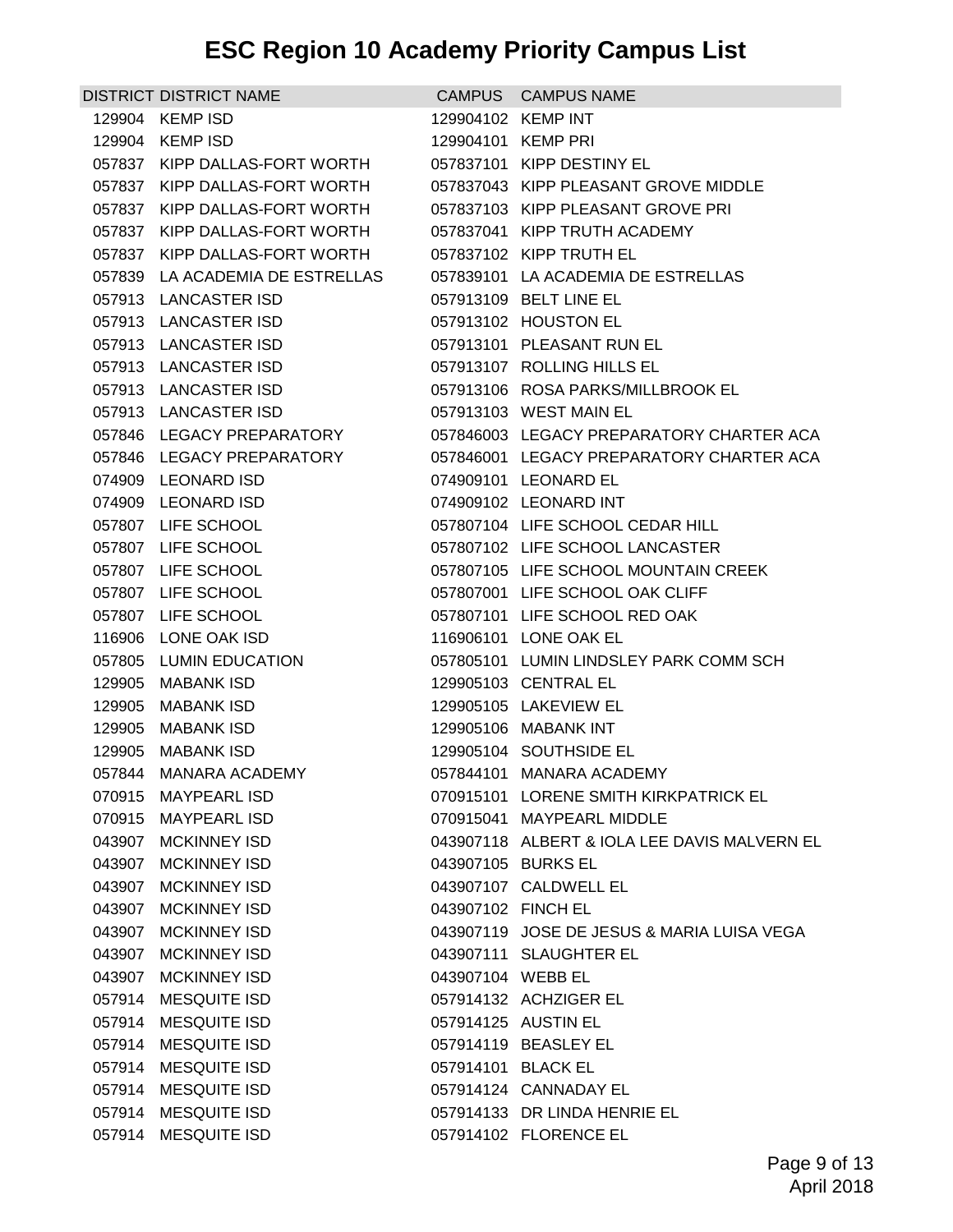|  | DISTRICT DISTRICT NAME                               |                    | CAMPUS CAMPUS NAME                                     |
|--|------------------------------------------------------|--------------------|--------------------------------------------------------|
|  | 057914 MESQUITE ISD                                  | 057914116 FLOYD EL |                                                        |
|  | 057914 MESQUITE ISD                                  |                    | 057914103 GALLOWAY EL                                  |
|  | 057914 MESQUITE ISD                                  |                    | 057914130 GENTRY EL                                    |
|  | 057914 MESQUITE ISD                                  | 057914128 GRAY EL  |                                                        |
|  | 057914 MESQUITE ISD                                  | 057914104 HANBY EL |                                                        |
|  | 057914 MESQUITE ISD                                  |                    | 057914105 HODGES EL                                    |
|  | 057914 MESQUITE ISD                                  |                    | 057914122 KIMBALL EL                                   |
|  | 057914 MESQUITE ISD                                  |                    | 057914115 LAWRENCE EL                                  |
|  | 057914 MESQUITE ISD                                  |                    | 057914131 MACKEY EL                                    |
|  | 057914 MESQUITE ISD                                  |                    | 057914118 MCKENZIE EL                                  |
|  | 057914 MESQUITE ISD                                  |                    | 057914106 MCWHORTER EL                                 |
|  | 057914 MESQUITE ISD                                  | 057914126 MOSS EL  |                                                        |
|  | 057914 MESQUITE ISD                                  |                    | 057914107 MOTLEY EL                                    |
|  | 057914 MESQUITE ISD                                  |                    | 057914123 PIRRUNG EL                                   |
|  | 057914 MESQUITE ISD                                  |                    | 057914117 PORTER EL                                    |
|  | 057914 MESQUITE ISD                                  | 057914120 PRICE EL |                                                        |
|  | 057914 MESQUITE ISD                                  |                    | 057914108 RANGE EL                                     |
|  | 057914 MESQUITE ISD                                  | 057914109 RUGEL EL |                                                        |
|  | 057914 MESQUITE ISD                                  |                    | 057914110 RUTHERFORD EL                                |
|  | 057914 MESQUITE ISD                                  |                    | 057914114 SEABOURN EL                                  |
|  | 057914 MESQUITE ISD                                  |                    | 057914111 SHANDS EL                                    |
|  | 057914 MESQUITE ISD                                  | 057914121 SHAW EL  |                                                        |
|  | 057914 MESQUITE ISD                                  | 057914129 SMITH EL |                                                        |
|  | 057914 MESQUITE ISD                                  |                    | 057914127 THOMPSON EL                                  |
|  | 057914 MESQUITE ISD                                  |                    | 057914112 TISINGER EL                                  |
|  | 057914 MESQUITE ISD                                  | 057914113 TOSCH EL |                                                        |
|  | 070908 MIDLOTHIAN ISD                                |                    | 070908107 J A VITOVSKY EL                              |
|  | 070909 MILFORD ISD                                   |                    | 070909001 MILFORD SCHOOL                               |
|  | 220817 NEWMAN INTER ACA OF ARL                       |                    | 220817002 NEWMAN INTER AT CEDAR HILL                   |
|  | 057809 NOVA ACADEMY                                  |                    | 057809101 NOVA ACADEMY                                 |
|  | 057827 NOVA ACADEMY (SOUTHEAST)                      |                    | 057827101 NOVA ACADEMY CEDAR HILL                      |
|  | 057827 NOVA ACADEMY (SOUTHEAST)<br>070910 PALMER ISD |                    | 057827102 NOVA ACADEMY PRICHARD<br>070910101 PALMER EL |
|  | 070910 PALMER ISD                                    |                    | 070910041 PALMER MIDDLE                                |
|  | 057802 PEGASUS SCHOOL OF LIB ARTS                    |                    | 057802001 PEGASUS CHARTER H S                          |
|  | 043910 PLANO ISD                                     |                    | 043910149 BARRON EL                                    |
|  | 043910 PLANO ISD                                     |                    | 043910112 CHRISTIE EL                                  |
|  | 043910 PLANO ISD                                     |                    | 043910119 DOOLEY EL                                    |
|  | 043910 PLANO ISD                                     |                    | 043910109 FORMAN EL                                    |
|  | 043910 PLANO ISD                                     |                    | 043910120 HUFFMAN EL                                   |
|  | 043910 PLANO ISD                                     |                    | 043910101 JACKSON EL                                   |
|  | 043910 PLANO ISD                                     |                    | 043910102 MEADOWS EL                                   |
|  | 043910 PLANO ISD                                     |                    | 043910105 MEMORIAL EL                                  |
|  | 043910 PLANO ISD                                     |                    | 043910103 MENDENHALL EL                                |
|  | 043910 PLANO ISD                                     |                    | 043910126 MITCHELL EL                                  |
|  | 043910 PLANO ISD                                     | 043910127 RASOR EL |                                                        |
|  |                                                      |                    |                                                        |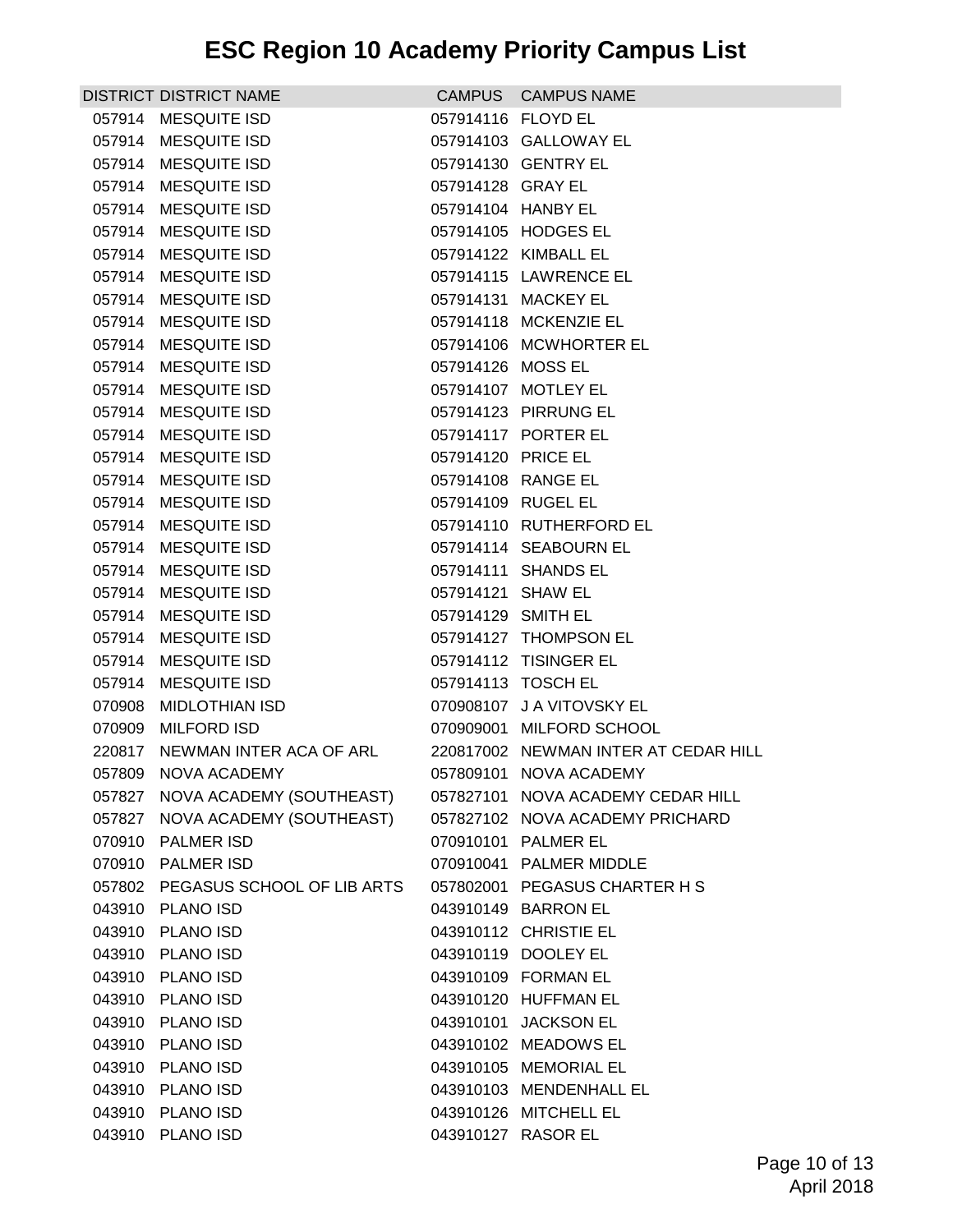|        | DISTRICT DISTRICT NAME |                     | CAMPUS CAMPUS NAME                        |
|--------|------------------------|---------------------|-------------------------------------------|
|        | 043910 PLANO ISD       |                     | 043910104 SIGLER EL                       |
|        | 043910 PLANO ISD       |                     | 043910117 THOMAS EL                       |
|        | 043910 PLANO ISD       |                     | 043910113 WEATHERFORD EL                  |
|        | 091913 POTTSBORO ISD   |                     | 091913101 POTTSBORO EL                    |
|        | 043911 PRINCETON ISD   |                     | 043911103 GODWIN EL                       |
|        | 043911 PRINCETON ISD   |                     | 043911104 HARPER EL                       |
|        | 043911 PRINCETON ISD   | 043911101 LACY EL   |                                           |
|        | 043911 PRINCETON ISD   |                     | 043911105 LETA HORN SMITH                 |
|        | 116908 QUINLAN ISD     |                     | 116908101 A E BUTLER INT                  |
|        | 116908 QUINLAN ISD     |                     | 116908102 D C CANNON EL                   |
|        | 070911 RED OAK ISD     |                     | 070911103 EASTRIDGE EL                    |
|        | 070911 RED OAK ISD     |                     | 070911101 RED OAK EL                      |
|        | 070911 RED OAK ISD     |                     | 070911107 RUSSELL P SCHUPMANN EL          |
|        | 070911 RED OAK ISD     |                     | 070911105 SHIELDS EL                      |
|        | 070911 RED OAK ISD     |                     | 070911102 WOODEN EL                       |
|        | 057916 RICHARDSON ISD  | 057916135 AIKIN EL  |                                           |
|        | 057916 RICHARDSON ISD  |                     | 057916144 AUDELIA CREEK EL                |
|        | 057916 RICHARDSON ISD  |                     | 057916145 CAROLYN G BUKHAIR EL            |
|        | 057916 RICHARDSON ISD  |                     | 057916006 CHRISTA MCAULIFFE LEARNING CEN  |
|        | 057916 RICHARDSON ISD  | 057916119 DOBIE PRI |                                           |
|        | 057916 RICHARDSON ISD  | 057916103 DOVER EL  |                                           |
|        | 057916 RICHARDSON ISD  |                     | 057916143 FOREST LANE ACADEMY             |
|        | 057916 RICHARDSON ISD  |                     | 057916120 FORESTRIDGE EL                  |
|        | 057916 RICHARDSON ISD  |                     | 057916104 GREENWOOD HILLS EL              |
|        | 057916 RICHARDSON ISD  |                     | 057916105 HAMILTON PARK PACESETTER MAGNET |
|        | 057916 RICHARDSON ISD  |                     | 057916129 JESS HARBEN EL                  |
|        | 057916 RICHARDSON ISD  |                     | 057916115 MARK TWAIN EL                   |
|        | 057916 RICHARDSON ISD  |                     | 057916142 MATH/SCIENCE/TECH MAGNET        |
|        | 057916 RICHARDSON ISD  |                     | 057916134 MERRIMAN PARK EL                |
|        | 057916 RICHARDSON ISD  |                     | 057916121 NORTHLAKE EL                    |
|        | 057916 RICHARDSON ISD  |                     | 057916109 NORTHRICH EL                    |
|        | 057916 RICHARDSON ISD  |                     | 057916110 NORTHWOOD HILLS EL              |
|        | 057916 RICHARDSON ISD  |                     | 057916106 O HENRY EL                      |
|        | 057916 RICHARDSON ISD  |                     | 057916125 PRESTONWOOD EL                  |
|        | 057916 RICHARDSON ISD  |                     | 057916111 RICHARDSON HEIGHTS EL           |
|        | 057916 RICHARDSON ISD  |                     | 057916112 RICHARDSON TERRACE EL           |
| 057916 | <b>RICHARDSON ISD</b>  |                     | 057916130 RICHLAND EL                     |
|        | 057916 RICHARDSON ISD  |                     | 057916137 RISD ACAD                       |
|        | 057916 RICHARDSON ISD  |                     | 057916126 SKYVIEW EL                      |
|        | 057916 RICHARDSON ISD  |                     | 057916113 SPRING VALLEY EL                |
|        | 057916 RICHARDSON ISD  |                     | 057916124 SPRINGRIDGE EL                  |
| 057916 | <b>RICHARDSON ISD</b>  |                     | 057916114 STULTS ROAD EL                  |
|        | 057916 RICHARDSON ISD  |                     | 057916146 THURGOOD MARSHALL EL            |
| 057916 | <b>RICHARDSON ISD</b>  |                     | 057916116 WALLACE EL                      |
|        | 199901 ROCKWALL ISD    |                     | 199901103 AMANDA ROCHELL EL               |
| 199901 | ROCKWALL ISD           |                     | 199901105 DORIS CULLINS-LAKE POINTE EL    |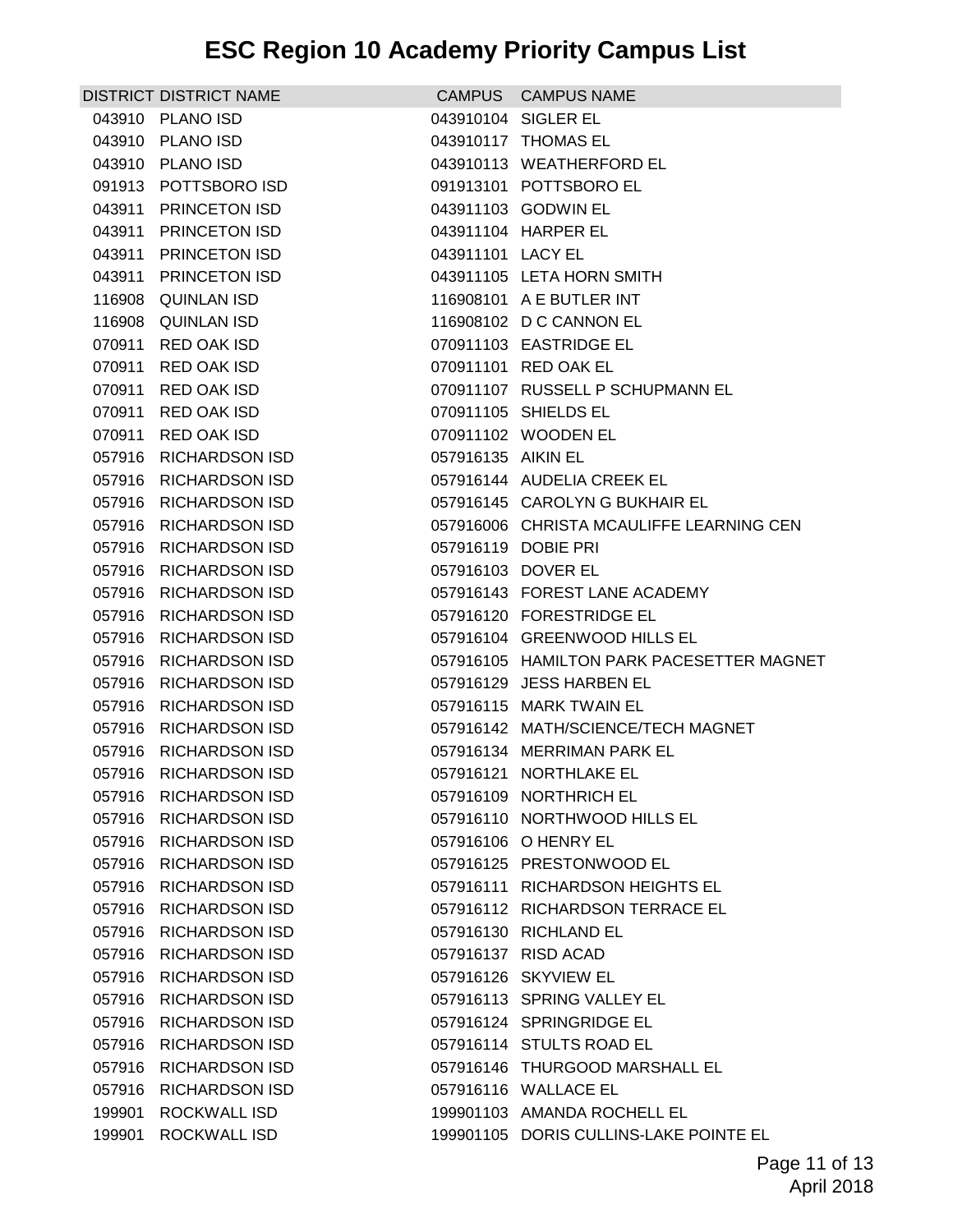|        | <b>DISTRICT DISTRICT NAME</b>                      |                    | CAMPUS CAMPUS NAME                                                                   |
|--------|----------------------------------------------------|--------------------|--------------------------------------------------------------------------------------|
|        | 199901 ROCKWALL ISD                                |                    | 199901109 DORRIS A JONES EL                                                          |
|        | 199901 ROCKWALL ISD                                |                    | 199901102 HOWARD DOBBS EL                                                            |
|        | 199902 ROYSE CITY ISD                              |                    | 199902104 ANITA SCOTT EL                                                             |
|        | 199902 ROYSE CITY ISD                              | 199902102 DAVIS EL |                                                                                      |
|        | 091914 S AND S CISD                                |                    | 091914101 S AND S CONS EL                                                            |
|        | 074917 SAM RAYBURN ISD                             |                    | 074917101 SAM RAYBURN EL                                                             |
|        | 074911 SAVOY ISD                                   | 074911101 SAVOY EL |                                                                                      |
|        | 129910 SCURRY-ROSSER ISD                           |                    | 129910101 SCURRY-ROSSER EL                                                           |
|        | 091906 SHERMAN ISD                                 |                    | 091906104 CRUTCHFIELD EL                                                             |
|        | 091906 SHERMAN ISD                                 |                    | 091906102 DILLINGHAM INT                                                             |
|        | 091906 SHERMAN ISD                                 |                    | 091906105 FAIRVIEW EL                                                                |
|        | 091906 SHERMAN ISD                                 |                    | 091906111 HENRY W SORY EL                                                            |
|        | 091906 SHERMAN ISD                                 |                    | 091906106 JEFFERSON EL                                                               |
|        | 091906 SHERMAN ISD                                 |                    | 091906110 PERCY W NEBLETT EL                                                         |
|        | 091906 SHERMAN ISD                                 |                    | 091906108 WAKEFIELD EL                                                               |
|        | 091906 SHERMAN ISD                                 |                    | 091906109 WASHINGTON EL                                                              |
|        | 057836 ST ANTHONY SCHOOL                           |                    | 057836101 ST ANTHONY ACADEMY                                                         |
|        | 129906 TERRELL ISD                                 |                    | 129906109 DR BRUCE WOOD EL                                                           |
|        | 129906 TERRELL ISD                                 |                    | 129906108 GILBERT WILLIE SR EL                                                       |
|        | 129906 TERRELL ISD                                 |                    | 129906107 J W LONG EL                                                                |
|        | 221801 TEXAS COLLEGE PREP ACA                      |                    | 221801039 CLAY CLASSICAL ACADEMY                                                     |
|        | 221801 TEXAS COLLEGE PREP ACA                      |                    | 221801049 FOUNDERS CLASSICAL ACA OF DALLAS                                           |
|        | 221801 TEXAS COLLEGE PREP ACA                      |                    | 221801061 FOUNDERS CLASSICAL ACA OF MESQ                                             |
|        | 221801 TEXAS COLLEGE PREP ACA                      |                    | 221801059 RICHARDSON CLASSICAL ACADEMY                                               |
|        | 221801 TEXAS COLLEGE PREP ACA                      |                    | 221801026 VISTA ACADEMY OF GARLAND                                                   |
|        | 091907 TIOGA ISD                                   |                    | 091907101 TIOGA SCHOOL                                                               |
|        | 091918 TOM BEAN ISD                                |                    | 091918101 TOM BEAN EL                                                                |
|        | 074912 TRENTON ISD                                 |                    | 074912101 TRENTON EL                                                                 |
|        | 074912 TRENTON ISD                                 |                    | 074912041 TRENTON MIDDLE                                                             |
|        | 057813 TRINITY BASIN PREPARATORY                   |                    | 057813101 TRINITY BASIN PREPARATORY                                                  |
|        | 057849 TRINITY ENVIRONMENTAL ACA                   |                    | 057849001 TRINITY ENVIRONMENTAL ACADEMY                                              |
| 057808 | UNIVERSAL ACADEMY                                  |                    | 057808101 UNIVERSAL ACADEMY                                                          |
|        | 057803 UPLIFT EDUCATION                            |                    | 057803102 UPLIFT EDUCATION - INFINITY PREPAR                                         |
|        | 057803 UPLIFT EDUCATION                            |                    | 057803003 UPLIFT EDUCATION - UPLIFT GRAND PR                                         |
|        | 057803 UPLIFT EDUCATION                            |                    | 057803103 UPLIFT GRADUS PREPARATORY                                                  |
|        | 057803 UPLIFT EDUCATION<br><b>UPLIFT EDUCATION</b> |                    | 057803111 UPLIFT HAMPTON PREPARATORY PRI<br>057803104 UPLIFT HEIGHTS PREPARATORY PRI |
| 057803 |                                                    |                    |                                                                                      |
|        | 057803 UPLIFT EDUCATION<br>057803 UPLIFT EDUCATION |                    | 057803107 UPLIFT LUNA PREPARATORY PRI<br>057803110 UPLIFT PEAK PREPARATORY PRI       |
|        |                                                    |                    | 057803105 UPLIFT PINNACLE PREPARATORY PRI                                            |
|        | 057803 UPLIFT EDUCATION                            |                    |                                                                                      |
|        | 057803 UPLIFT EDUCATION                            |                    | 057803106 UPLIFT TRIUMPH PREPARATORY SCH                                             |
| 057803 | <b>UPLIFT EDUCATION</b>                            |                    | 057803114 UPLIFT WHITE ROCK HILLS PREP                                               |
| 057803 | UPLIFT EDUCATION                                   |                    | 057803112 UPLIFT WILLIAMS PREPARATORY PRI                                            |
| 057847 | <b>VILLAGE TECH SCHOOLS</b>                        |                    | 057847001 VILLAGE TECH SCHOOLS                                                       |
|        | 070801 WAXAHACHIE FAITH FAMILY ACA                 |                    | 070801041 FAITH FAMILY MASTER ACADEMY                                                |
|        | 070801 WAXAHACHIE FAITH FAMILY ACA                 |                    | 070801002 OAK CLIFF FAITH FAMILY ACADEMY                                             |